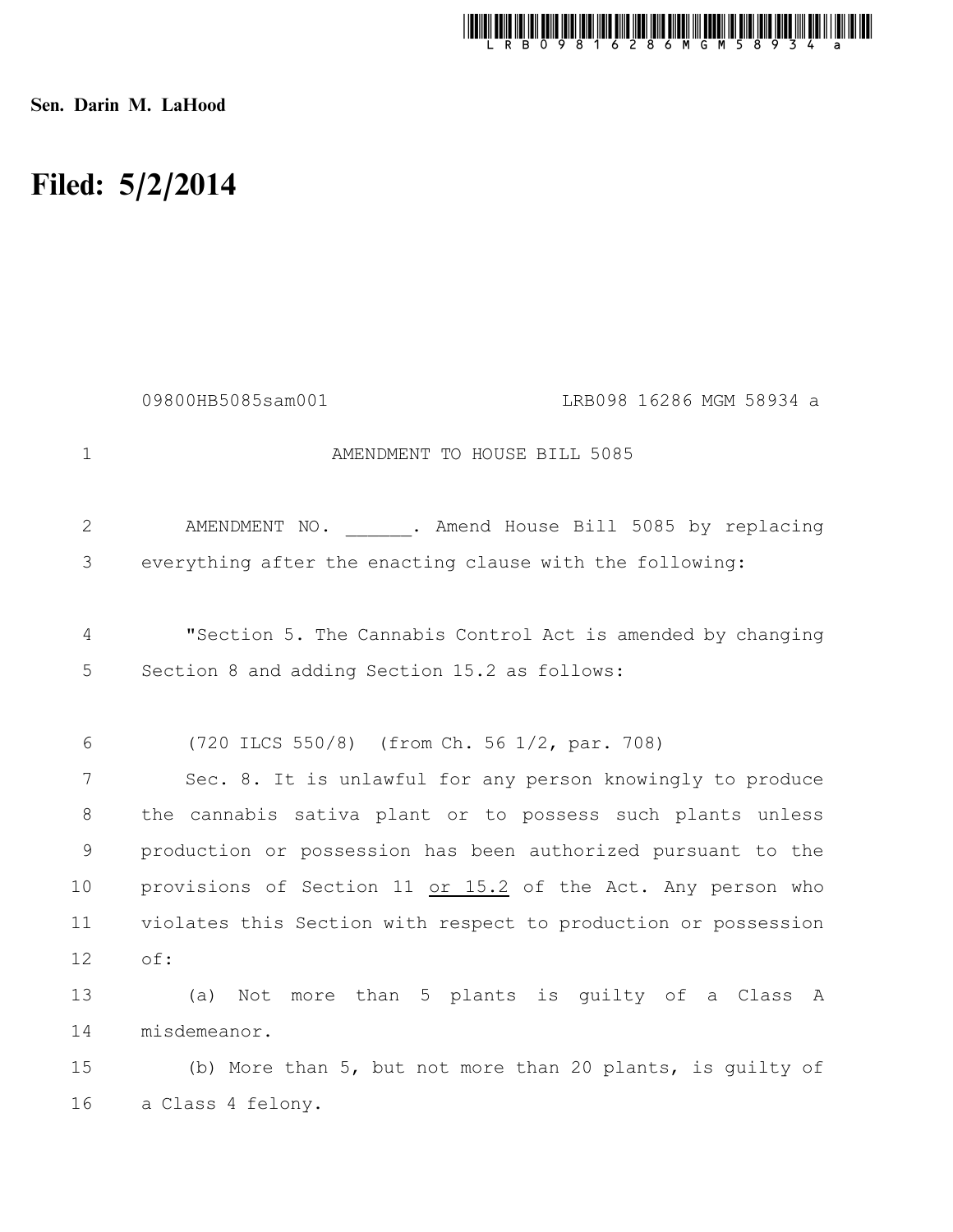(c) More than 20, but not more than 50 plants, is guilty of a Class 3 felony. 1 2

(d) More than 50, but not more than 200 plants, is guilty of a Class 2 felony for which a fine not to exceed \$100,000 may be imposed and for which liability for the cost of conducting the investigation and eradicating such plants may be assessed. Compensation for expenses incurred in the enforcement of this provision shall be transmitted to and deposited in the treasurer's office at the level of government represented by the Illinois law enforcement agency whose officers or employees conducted the investigation or caused the arrest or arrests leading to the prosecution, to be subsequently made available to that law enforcement agency as expendable receipts for use in the enforcement of laws regulating controlled substances and cannabis. If such seizure was made by a combination of law enforcement personnel representing different levels of government, the court levying the assessment shall determine the allocation of such assessment. The proceeds of assessment awarded to the State treasury shall be deposited in a special fund known as the Drug Traffic Prevention Fund. 3 4 5 6 7 8 9 10 11 12 13 14 15 16 17 18 19 20

(e) More than 200 plants is guilty of a Class 1 felony for which a fine not to exceed \$100,000 may be imposed and for which liability for the cost of conducting the investigation and eradicating such plants may be assessed. Compensation for expenses incurred in the enforcement of this provision shall be transmitted to and deposited in the treasurer's office at the 21 22 23 24 25 26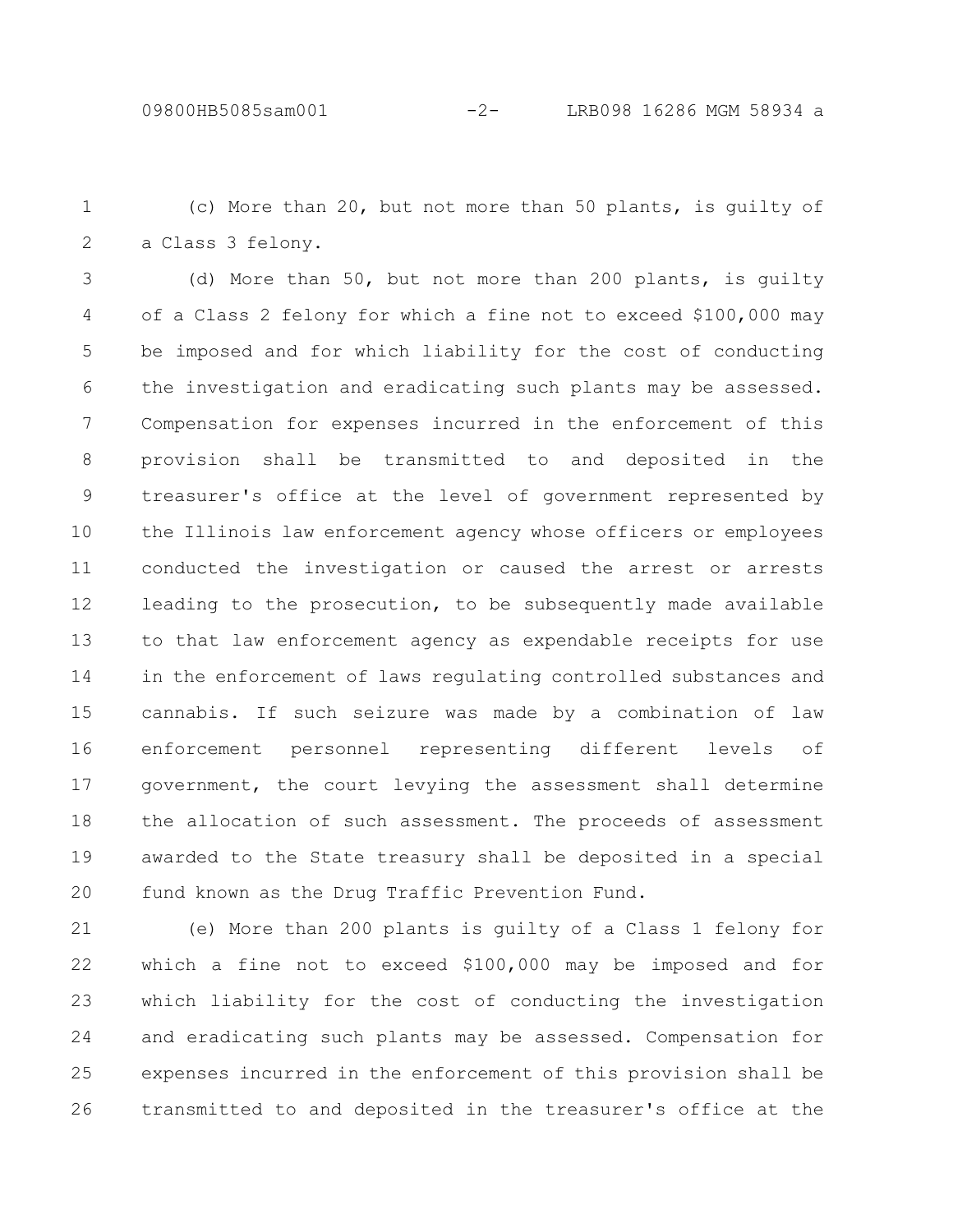09800HB5085sam001 -3- LRB098 16286 MGM 58934 a

level of government represented by the Illinois law enforcement agency whose officers or employees conducted the investigation or caused the arrest or arrests leading to the prosecution, to be subsequently made available to that law enforcement agency as expendable receipts for use in the enforcement of laws regulating controlled substances and cannabis. If such seizure was made by a combination of law enforcement personnel representing different levels of government, the court levying the assessment shall determine the allocation of such assessment. The proceeds of assessment awarded to the State treasury shall be deposited in a special fund known as the Drug Traffic Prevention Fund. 1 2 3 4 5 6 7 8 9 10 11 12

(Source: P.A. 95-247, eff. 1-1-08.) 13

14

## 15

(720 ILCS 550/15.2 new)

Sec. 15.2. Industrial hemp pilot program.

(a) Pursuant to Section 7606 the federal Agricultural Act of 2014, an institution of higher education or the Department of Agriculture may grow or cultivate industrial hemp if: 16 17 18

(1) the industrial hemp is grown or cultivated for purposes of research conducted under an agricultural pilot program or other agricultural or academic research; 19 20 21

(2) the pilot program studies the growth, cultivation, or marketing of industrial hemp; and 22 23

(3) any site used for the growing or cultivating of industrial hemp is certified by, and registered with, the 24 25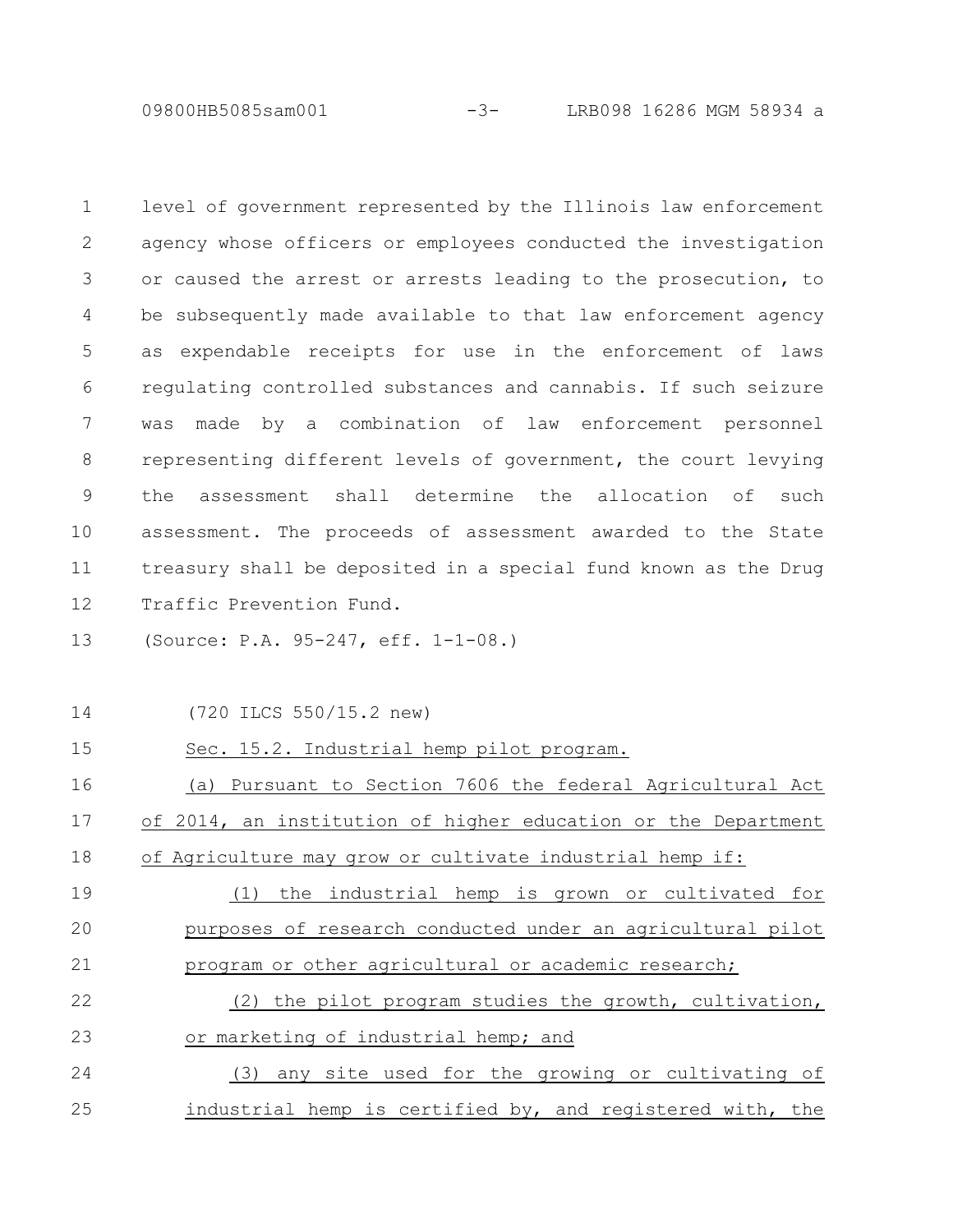| $\mathbf 1$   | Department of Agriculture.                                      |
|---------------|-----------------------------------------------------------------|
| $\mathbf{2}$  | Before conducting industrial hemp<br>(b)<br>research,<br>an     |
| 3             | institution of higher education shall notify the Department of  |
| 4             | Agriculture and any local law enforcement agency in writing.    |
| 5             | The institution of higher education shall provide<br>(C)        |
| 6             | quarterly reports and an annual report to the Department of     |
| 7             | Agriculture on the research and the research program shall be   |
| 8             | subject to random inspection by the Department of Agriculture,  |
| $\mathcal{G}$ | Department of State Police, or local law enforcement<br>the     |
| 10            | agencies. The institution of higher education shall submit the  |
| 11            | annual report to the Department of Agriculture on or before     |
| 12            | October 1.                                                      |
| 13            | Department of Agriculture may adopt rules to<br>(d)<br>The      |
| 14            | implement this Section. In order to provide for the expeditious |
| 15            | and timely implementation of this Section, upon notification by |
| 16            | an institution of higher education that the institution wishes  |
| 17            | to engage in the growth or cultivation of industrial hemp for   |
| 18            | agricultural research purposes, the Department of Agriculture   |
| 19            | may adopt emergency rules under Section 5-45 of the Illinois    |
| 20            | Administrative Procedure Act to implement the provisions of     |
| 21            | this Section. If changes to the rules are required to comply    |
| 22            | with federal rules, the Department of Agriculture may adopt     |
| 23            | peremptory rules as necessary to comply with changes to         |
| 24            | corresponding federal rules. All other rules that<br>the        |
| 25            | Department of Agriculture deems necessary to adopt in           |
| 26            | connection with this Section must proceed through the ordinary  |